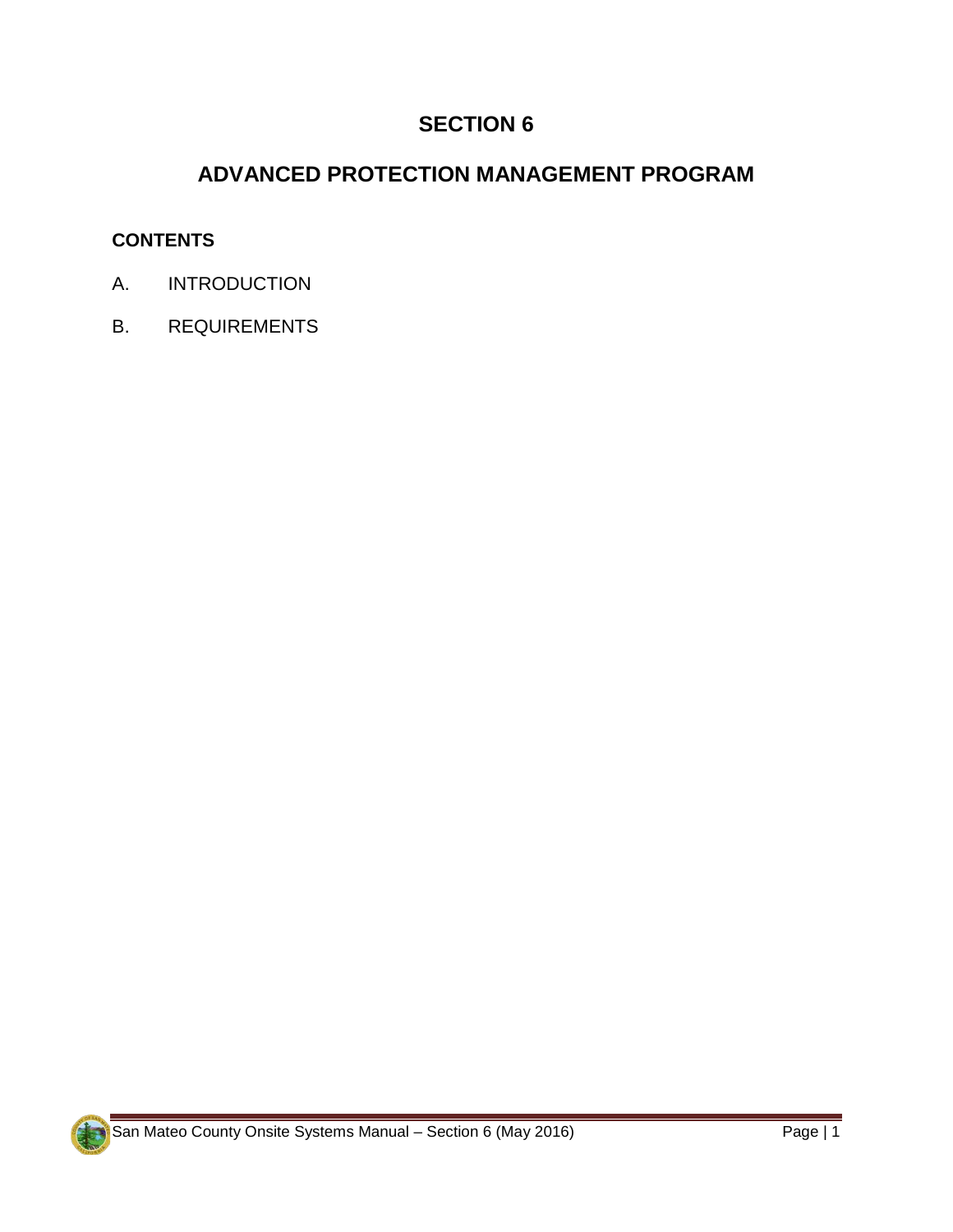## **SECTION 6 ADVANCED PROTECTION MANAGEMENT PROGRAM**

### **A. INTRODUCTION**

According to Section 10.0 of the SWRCB OWTS Policy, an Advanced Protection Management Program is the minimum required management program for all OWTS located near a water body that has been listed as impaired due to nitrogen or pathogen indicators pursuant to Section 303(d) of the Clean Water Act.

Per County Ordinance Article 6, the Advanced Protection Management Program for San Mateo County is intended to apply to new, replacement and expansion OWTS within the following areas:

- 1. Those lands addressed by a specific TMDL issued by a CRWQCB;
- 2. Those specific areas as may be determined by the Board of Supervisors as impaired areas based on results of cumulative impact evaluations consistent with the OWTS Code. Such impaired areas may require additional protections related to OWTS design, installation, and reporting (none established as of October 2015); and
- 3. Those lands within six hundred (600) lineal feet from the natural or levied bank of creeks and rivers, high water for lakes and reservoirs, and the mean high tide line for tidally influenced water bodies, of any impaired water body or segments thereof that are identified by the State Water Board and by US EPA pursuant to Section 303(d) of the Federal Clean Water Act.

Description of all areas considered to be within the Advanced Protection Management Program will be maintained by San Mateo County Environmental Health as part of this Onsite Systems Manual. Maps are provided in at the end of this section for those areas of the County currently designated as "impaired".

### **B. REQUIREMENTS**

1. For those lands addressed by a specific TMDL, advanced protection management requirements for OWTS will be as defined by the TMDL implementations plan. However, no TMDLs have been completed as of January 2016, that include load allocations for OWTS. For those Impaired Water Bodies that do have an adopted TMDL addressing the impairment, but the TMDL does not assign a load allocation to OWTS, no further action is required unless the TMDL is modified at some point in the future to include actions for OWTS.

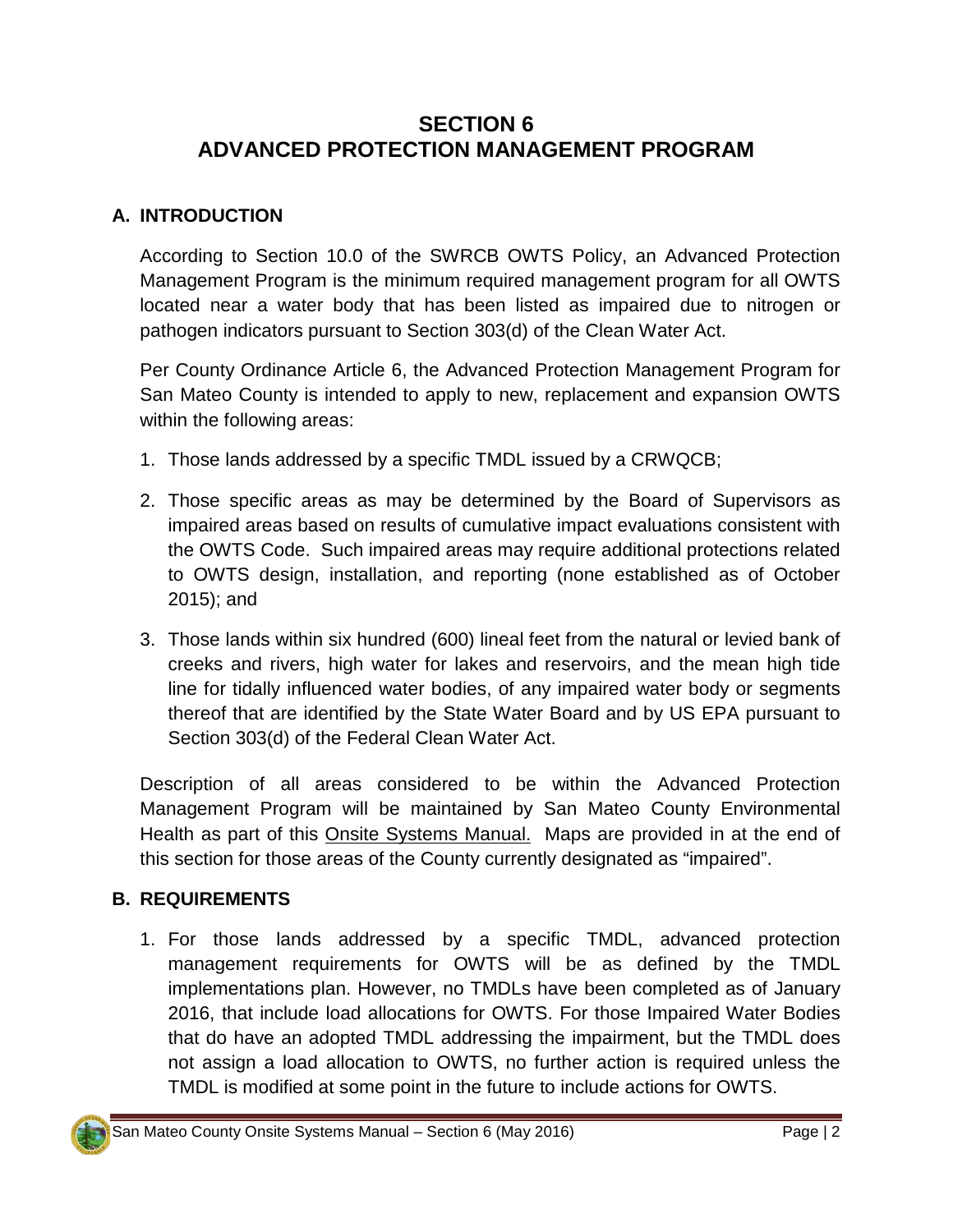- 2. For those specific impaired areas determined by Environmental Health based on cumulative impact evaluations, any advanced protection management requirements for OWTS will be defined as to mitigate the specific impact(s) (none identified as of January 2016).
- 3. For those areas within six hundred (600) lineal feet of 303(d) listed water bodies impaired for either pathogens or nitrogen, in the absence of an adopted TMDL, new, replacement and expansion OWTS shall comply with applicable requirements contained in SWRCB OWTS Policy, Section 10, and in this Onsite Systems Manual, including:
	- a. Operating Permit Required as Alternative OWTS.

Apply for and maintain an operating permit as an Alternative OWTS, subject to all the requirements of this Manual and County Ordinance 4.84.

- b. Supplemental Treatment for Pathogen Impairment.
	- (1) Effluent Quality. For OWTS adjacent to water bodies impaired for pathogens, provide ongoing supplemental treatment for pathogens using supplemental treatment components designed to perform disinfection providing sufficient pretreatment of the wastewater so that effluent from the supplemental treatment components does not exceed a thirty (30)-day average TSS of thirty (30) mg/L and shall further achieve an effluent fecal coliform (or E. coli) bacteria concentration less than or equal to two hundred (200) MPN per one hundred (100) milliliters.
	- (2) Groundwater Separation. The minimum soil depth shall not be less than three (3) feet, and the minimum depth to the anticipated highest level of groundwater below the bottom of the dispersal system shall be as defined in County Ordinance 4.84, and Section 3 of this Manual. All dispersal systems shall have at least twelve (12) inches of soil cover.
	- (3) Monitoring and Reporting. In addition to all other design, operation, monitoring and reporting requirements of County Ordinance 4.84 and this Onsite Systems Manual, OWTS with required disinfection for pathogens shall be inspected for proper operation quarterly by a service provider while the system is in use unless a telemetric monitoring system is installed capable of continuously assessing the operation of the disinfection system. The wastewater flowing from the supplemental treatment components that perform disinfection shall be sampled quarterly

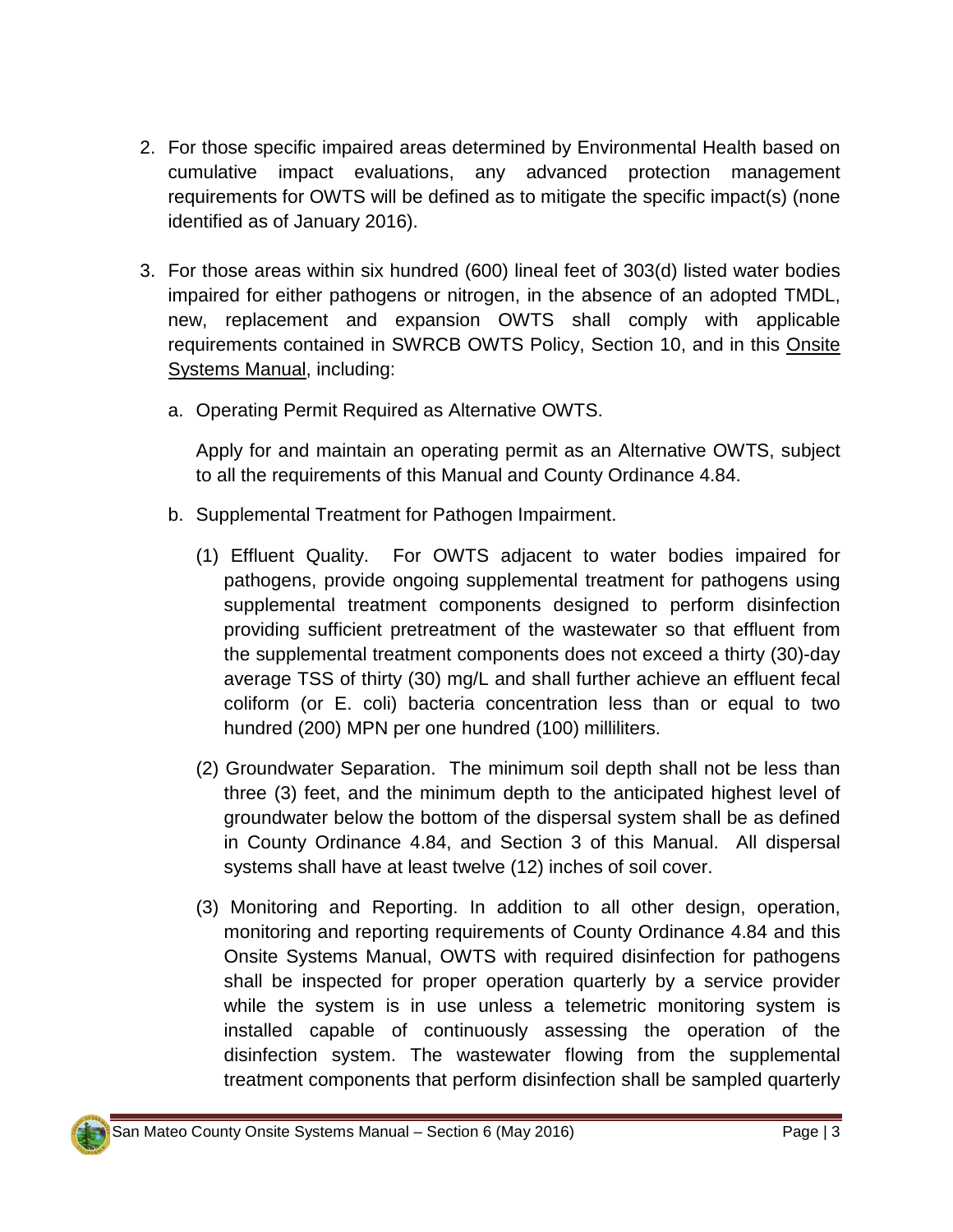at a point in the system after the treatment components and prior to the dispersal system and shall be tested for fecal coliform (or E. coli). Reporting of all effluent sample results shall include the geographic coordinates of the sample location. Effluent samples shall be taken be a service provider, using appropriate chain of custody and sample holding and handling techniques, and analyzed by a California Department of Public Health certified laboratory.

c. Supplemental Treatment for Nitrogen Impairment

For OWTS adjacent to a water body impaired for nitrogen, the OWTS must provide ongoing supplemental treatment for nitrogen using supplemental treatment components certified by NSF, or other approved third party tester, to meet a fifty percent (50%) reduction in total nitrogen when comparing the thirty (30)-day average influent to the thirty (30)-day average effluent.

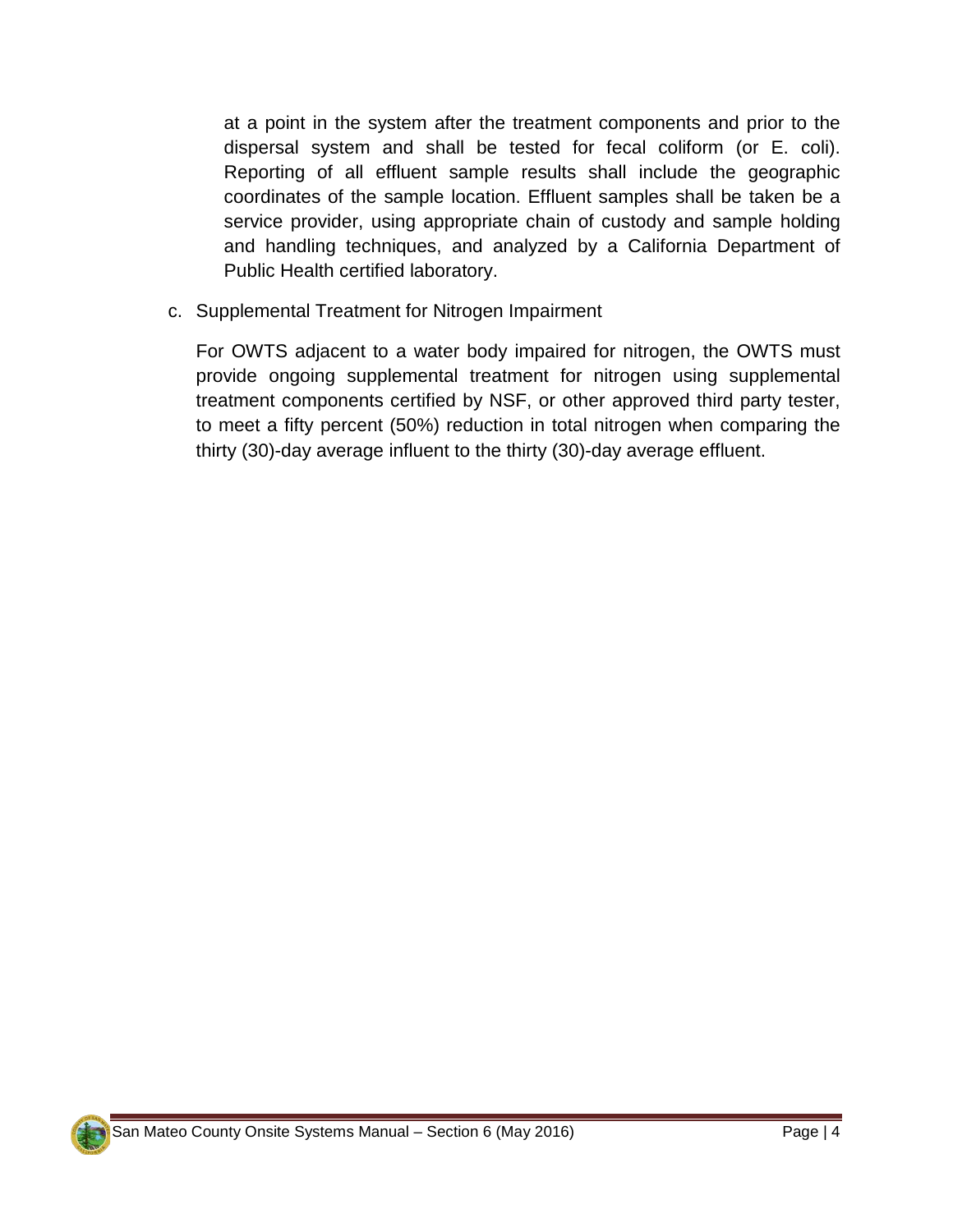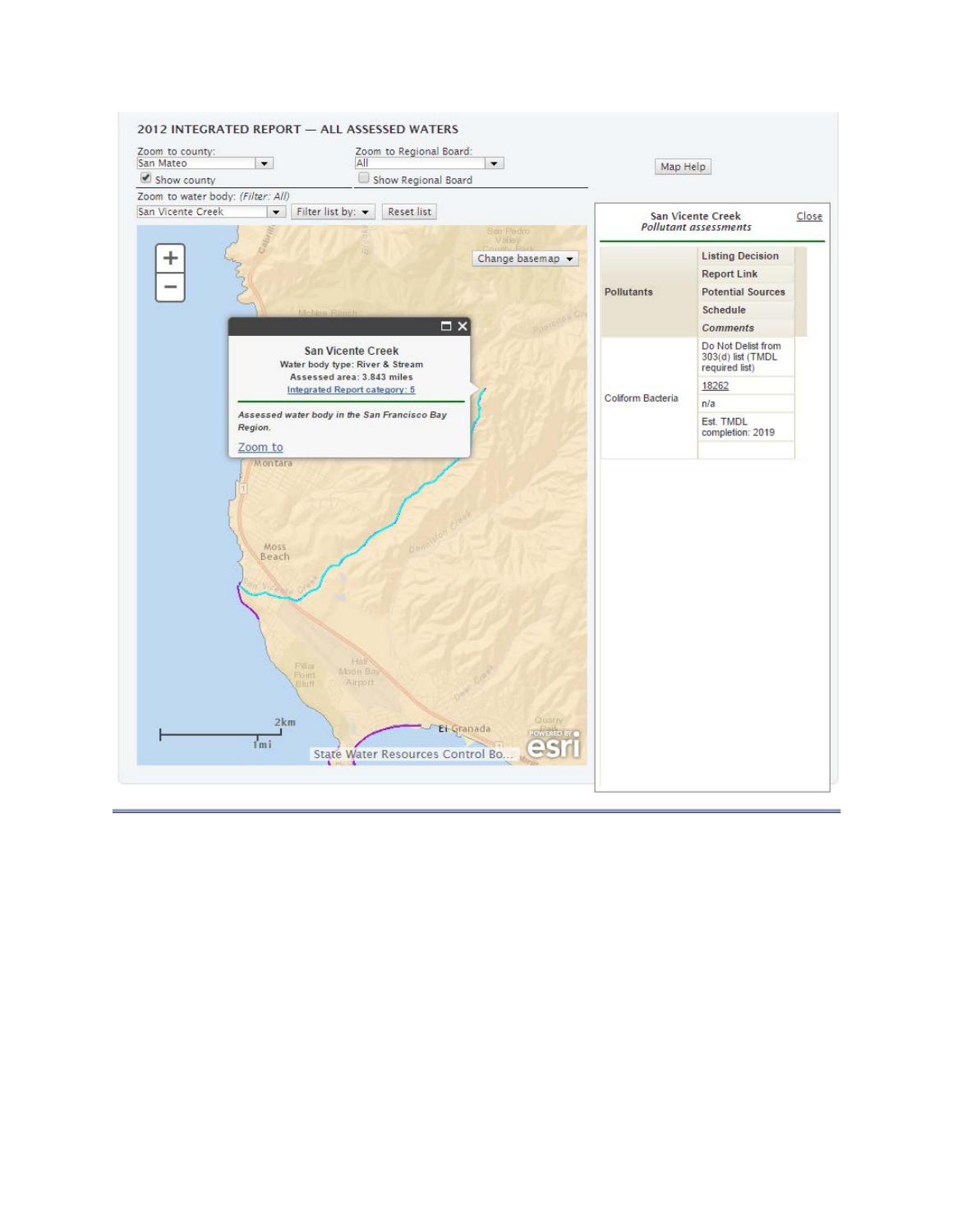